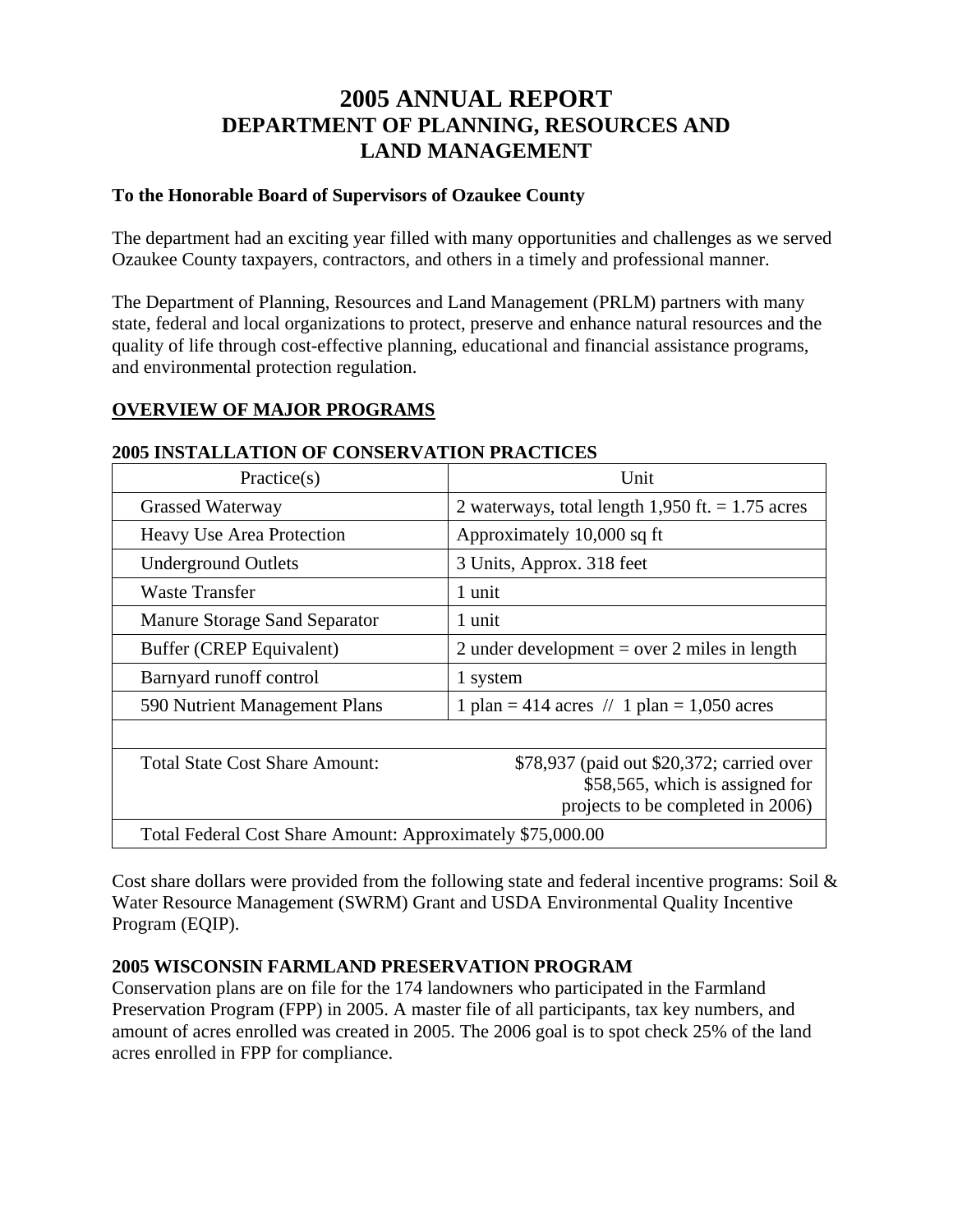# **NONMETALLIC MINING RECLAMATION**

The PRLM Department is presently working with four active sand/gravel pit operators in the Towns of Grafton and Fredonia. All of these mine operations are inspected on an annual basis and have approved reclamation plans and associated financial assurance. The total unreclaimed acreage of nonmetallic mining within the jurisdiction of Ozaukee County is approximately 105 acres.

# **2005 WILDLIFE DAMAGE ABATEMENT & CLAIMS**

This program offers abatement and claims assistance to agricultural producers who suffer economic loss from crop damage due to one of the following species: deer, geese, and turkeys. Through this 100% state-funded program we investigated numerous agricultural crop fields. Two crop producers signed up for the program. A total of \$593.75 was spent on abatement and one claim of \$800.14 was sent to the state for approval.

### *Deer Donation*

Sixty four deer were donated through the deer donation program. A total of 2,253 lbs. of ground venison was distributed to: Family Sharing in Grafton, and Random Lake Area Interfaith Pantry. The program paid 100% of the processing cost of \$3,200.00. The Cedarburg chapter of Whitetails Unlimited donated \$1,000.00 to offset the dumpster, freezer rental, and processing costs of the two processors (Blau's Saukville Meats and Schwai's Meat & Sausage).

# **2005 TREE & SHRUB SALE PROGRAM**

Approximately 46,050 trees and shrub plants were sold to approximately 400 landowners. The department tree planter was leased to nine landowners who planted 37,350 trees.

# **SANITATION**

The Planning, Resources and Land Management Department issued one hundred sixty-two (162) state sanitary permits to allow the installation of Private Onsite Wastewater Treatment Systems (POWTS) within the county. The following table is an explanation of one hundred fifty-four (154) of these permits:

| <b>System Type</b>    | Number of<br><b>Permits Issued</b> | <b>New</b><br><b>Construction</b><br>POWTS $(\% )$ | <b>Replacement</b><br>POWTS $(\% )$ | Revenue $(\$)$ |
|-----------------------|------------------------------------|----------------------------------------------------|-------------------------------------|----------------|
| $A+0$ Mound           |                                    | 100.00                                             | 0                                   | 600.00         |
| $A+4$ Mound           | 72                                 | 59.72                                              | 40.28                               | 43,200.00      |
| At-Grade              | 12                                 | 25.00                                              | 75.00                               | 7,200.00       |
| Conventional          | 15                                 | 46.67                                              | 53.33                               | 5,805.00       |
| <b>Holding Tank</b>   | 14                                 | 21.43                                              | 78.57                               | 8,400.00       |
| In-Ground<br>Pressure | $\overline{0}$                     | $\Omega$                                           | 0                                   | $\theta$       |
| Mound                 | 40                                 | 65.00                                              | 35.00                               | 24,000.00      |
| <b>Total:</b>         | 154                                | 53.90                                              | 46.10                               | 89,205.00      |

\*Total revenue includes the \$75.00 groundwater surcharge/permit due the state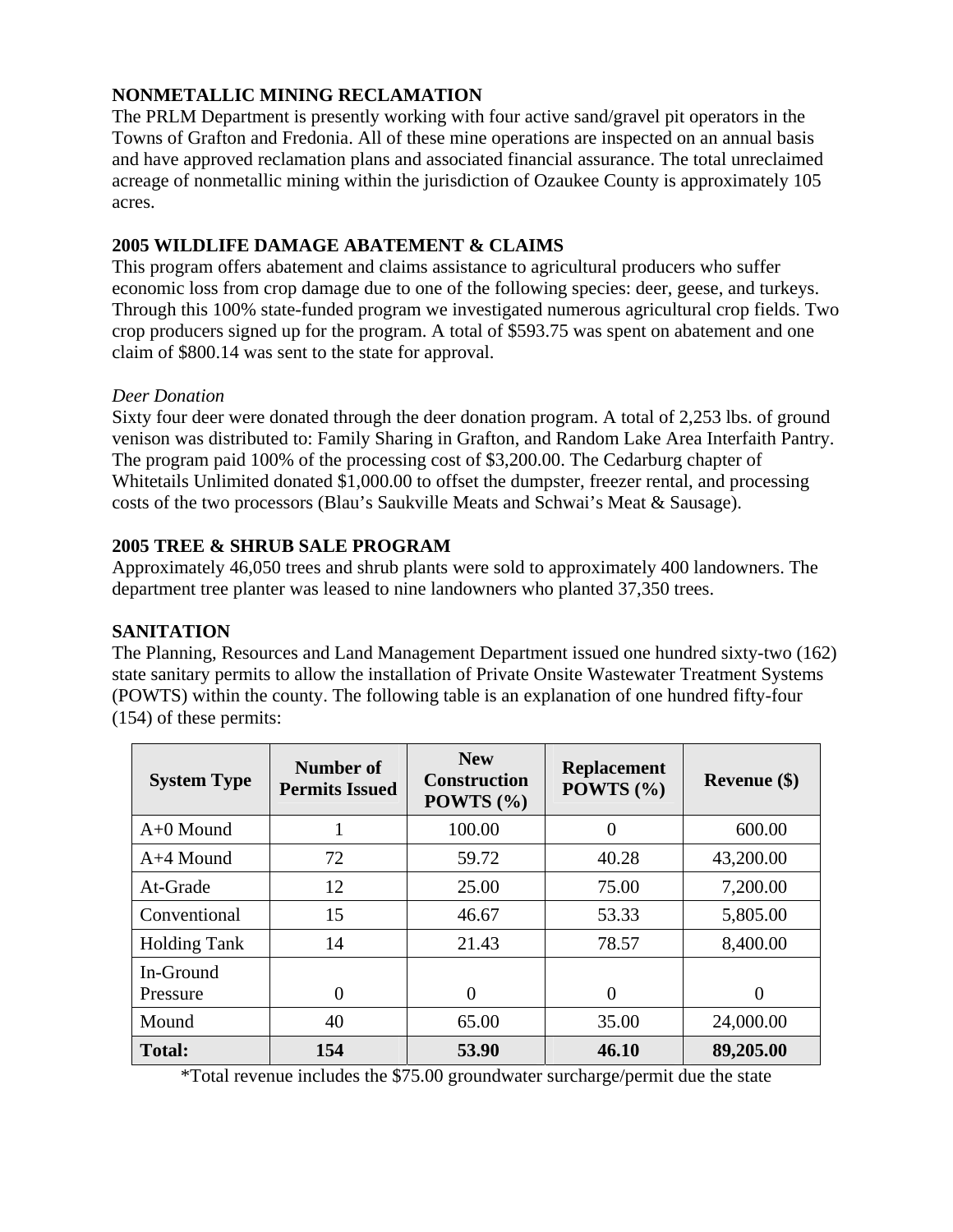Six (6) of the above permits utilized pretreatment devices, as allowed by Comm 83, Wisconsin Administrative Code. The department also issued eight (8) repair permits and nine (9) county abandonment permits to allow for septic tank/pump chamber replacements and existing system abandonment.

#### **POWTS MAINTENANCE PROGRAM**

The department issued twenty-eight hundred eighty-one (2881) notices for required routine maintenance on POWTS within the county. As of December 31, 2005, five hundred seventy-six (576) of these notices (20%) were non-compliant. Total maintenance fees received by the department amounted to \$87,105.00.

The department processed three (3) applicants for the Wisconsin Fund Private Sewerage System Replacement or Rehabilitation Grant Program. A total of \$14,892.00 was distributed to these applicants.

#### **SHORELAND ZONING**

The department issued fifty-six (56) zoning permits to allow the improvement of lands within the shoreland area of the county. The following table is an explanation of such permits:

| <b>Permit Type</b>      | Number of<br><b>Permits Issued</b> | Revenue (\$) |
|-------------------------|------------------------------------|--------------|
| Principal<br>Structure* | 35                                 |              |
| Accessory<br>Structure* | 13                                 |              |
| General                 |                                    |              |
| <b>Total:</b>           | 56                                 | 15,294.62    |

\*Includes modification and/or addition

The department presented a total of sixteen (16) applicants to the Board of Adjustment. Thirteen (13) of the applications were for conditional use (special exception) permits; three (3) were for variances, two (2) of which were denied. All other applications were approved. Application fees amounted to \$4,400.00.

The department presented a total of nine (9) applicants to the Land Conservation and Zoning/Environment and Land Use Committee. Two (2) of the applications were for rezoning and seven (7) of the applications were for preliminary plat review. All of the applications were approved. Application fees amounted to \$4,730.00.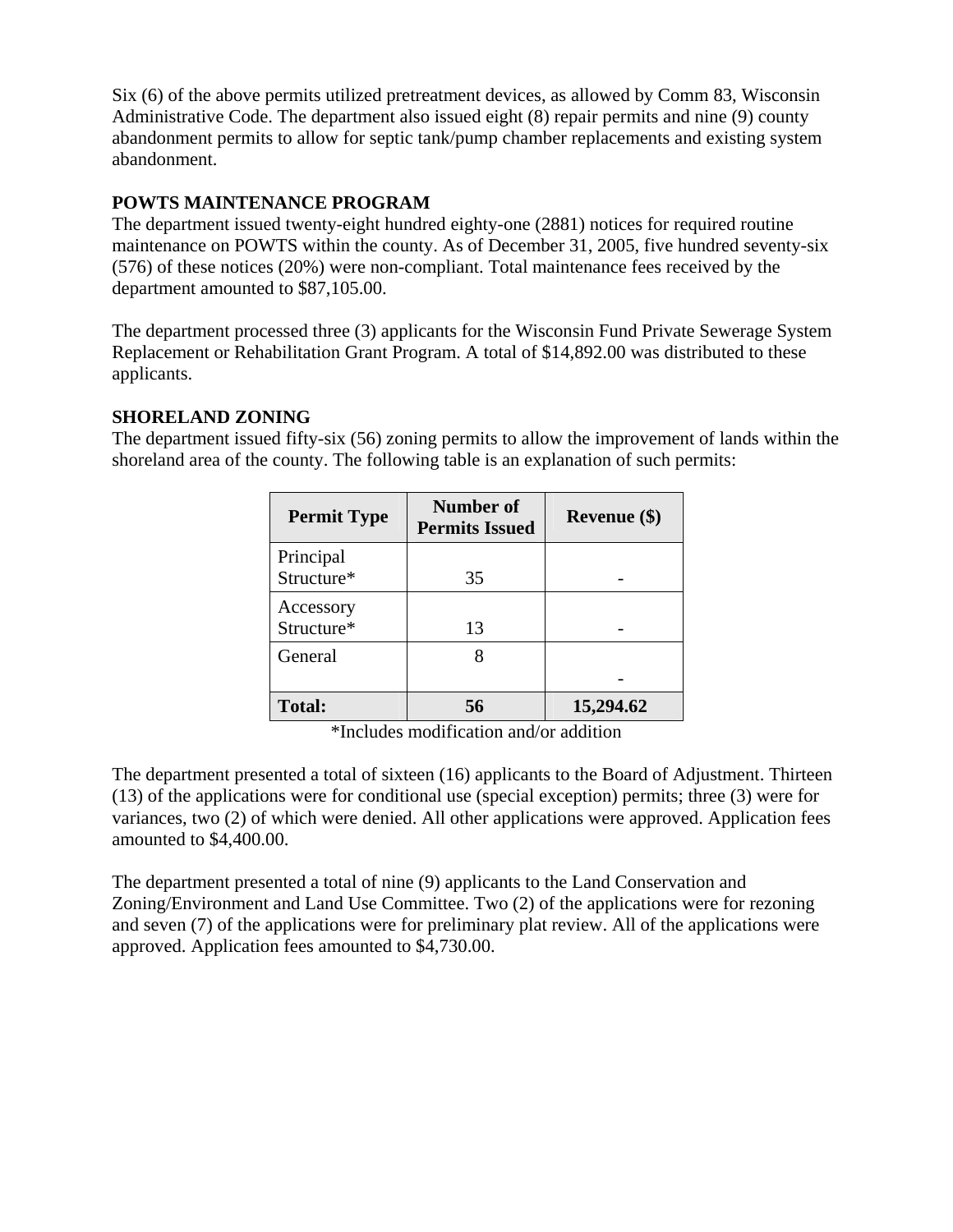# **2005 USDA-NATURAL RESOURCES CONSERVATION SERVICE (NRCS) PROGRESS SUMMARY**

Daniel Lynch, USDA District Conservationist, retired at the end of 2005. Below are some of his completed tasks for 2005:

- Planned approximately 600 acres for conservation
- Assisted 11 landowners with Environmental Quality Incentives Program (EQIP) applications
- Cost-shared conservation tillage on approximately 2,000 acres
- Facilitated the installation of one manure storage facility and the abandonment of two manure storage facilities through EQIP
- Completed 15 Farm Service Agency status reviews

# **COMPREHENSIVE PLANNING**

In 2005, the Planning, Resources and Land Management (PRLM) Department continued the lead coordinating role in the multi-jurisdictional comprehensive planning effort, which includes14 of the16 communities in Ozaukee County. This effort is being conducted under a Wisconsin Department of Administration (WDOA) Comprehensive Planning Grant of \$408,000.00, for a total 4-year multi-jurisdictional comprehensive planning development project budget of \$680,000.00. In addition, the PRLM Department completed a WDOA Wisconsin Coastal Management Program (WCMP) grant for \$25,000.00 for a total one-year project budget of \$50,000.00. These funds will be used to enhance the Agricultural, Natural and Cultural Resources Element of the Multi-jurisdictional County Comprehensive Plan through 1) a Countywide Comprehensive Planning Survey, 2) a completed Ozaukee County Land and Water Resource Management (LWRM) Plan, 3) initiation of a Southeastern Wisconsin Regional Water Supply study, and 4) enhanced public participation through the development of the county planning website, public informational forums, and the implementation of the adopted county Comprehensive Planning Public Participation Plan

(http://www.co.ozaukee.wi.us/./SmartGrowth/Index.htm).

The PRLM Department also staffed and coordinated the 29-member (15 citizen representatives and 14 local government representatives) *Comprehensive Planning Citizen Advisory Committee* (*CAC)* to assist in the Multi-jurisdictional Comprehensive Planning effort. The PRLM Department continued to staff and coordinate efforts of the *Comprehensive Planning Board (CPB) (formerly the Smart Growth Committee), the Comprehensive Planning Technical Staff Work Group,* and the *Comprehensive Planning Element Work Groups*. The PRLM Department has assisted in coordinating comprehensive planning related issues for the *Local Ozaukee Government Information Network (LOGIN)* and *First Fridays Forum* meetings.

As part of the county Public Participation Plan and the WCMP grant, the PRLM Department, in conjunction with the UWM Center for Urban Initiatives and Research (CUIR), SEWRPC, the *Comprehensive Planning Board* and the *Comprehensive Planning Citizen Advisory Committee*, completed a County Comprehensive Planning Public Opinion Survey of Ozaukee County Residents in June 2005 The survey results and report can be found on the planning website (http://www.co.ozaukee.wi.us/SmartGrowth/PressReleases/Release05-5.htm).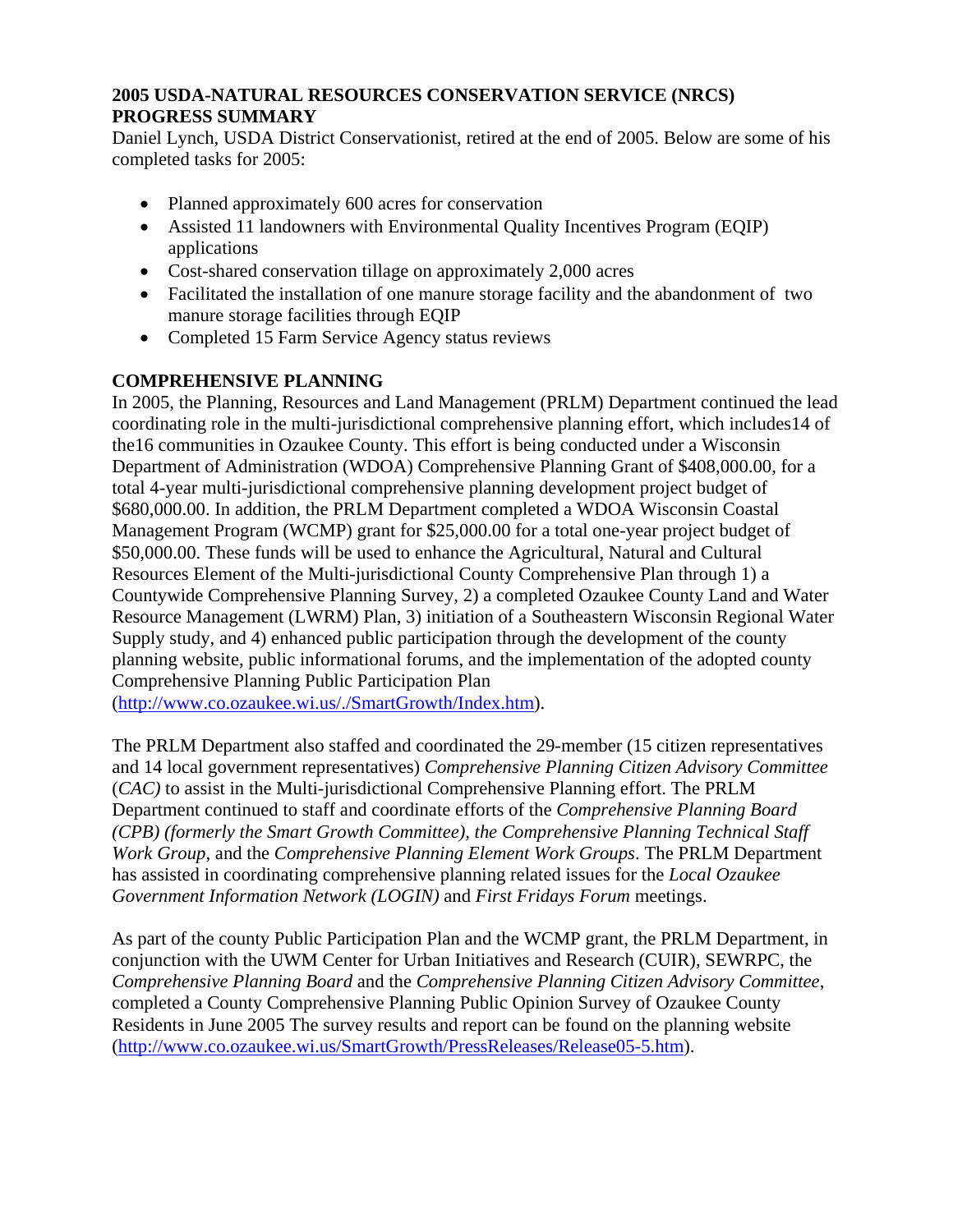The PRLM Department held a series of County Comprehensive Planning "kickoff" meetings throughout the County. A *Strengths, Weaknesses, Opportunities and Threats (SWOT)* workshop was conducted at each of these county "kickoff" meetings.

(http://www.co.ozaukee.wi.us/SmartGrowth/PDF/11x17%20strengths%20weak%20opps%20thr. .pdf).

The most significant accomplishment in 2005 was the completion and CAC and CPB approval of the first five chapters of the Ozaukee County Comprehensive Plan: 2035, as well as the preparation of all the base and thematic mapping. The first five chapters are comprised of the introduction and inventory chapters for each of the nine elements of a comprehensive plan. They are: Chapter I: Introduction and Background; Chapter II: Population, Household, and Employment Trends and Projections; Chapter III: Inventory of Agricultural, Natural, and Cultural Resources; Chapter IV: Inventory of Existing Land Uses, Transportation Facilities and Services, and Utilities and Community Facilities; and Chapter V: Existing Plans and Ordinances (http://www.co.ozaukee.wi.us/SmartGrowth/DraftPlanSummary.htm). A more comprehensive update of all these activities can be found on the planning website at: (http://www.co.ozaukee.wi.us/SmartGrowth/PlanningUpdates.htm).

The PRLM Department also represented Ozaukee County on the SEWRPC Regional Planning Advisory Committees for both the Population and Economic Forecasts Regional Plan and the Land Use Regional Plan updates.

### **GYPSY MOTH SUPPRESSION PROGRAM**

The PRLM Department coordinated with local municipal coordinators to field-investigate and GIS-map potential spray blocks for 2005 and 2006. No eligible treatment blocks were established for 2005 or 2006.

### **LION'S DEN GORGE NATURE PRESERVE**

In 2005, the PRLM Department, in conjunction with the Parks Department, successfully completed 90% of four significant grants for the passive-use park development, public access development, and wetland restoration at the Lion's Den Gorge Nature Preserve with a total project cost of \$266,000.00. Specifically, the competitive grant awards included: \$7,500.00 from the Wisconsin Coastal Management Program (WCMP) for an approximately 3-acre wetland restoration; \$100,000.00 from the WCMP for public access development to include several wetland boardwalks, an access road and parking lot, a staircase down through the gorge for access to Lake Michigan, a passive-use trail system, and park signage; \$133,000.00 from the WDNR Stewardship Program for public access development; and a \$2,500.00 commitment from the US Fish and Wildlife Service for wetland restoration activities. The PRLM Department negotiated a \$2,000.00 donation from Whitetails Unlimited for park boundary and hunting signage. The PRLM Department also worked with the Parks Department in establishing revised rules for deer hunting at the Lion's Den Gorge Nature Preserve during a portion of the 2005 hunting season.

In 2005, the PRLM Department was very busy with a revised park design and successfully obtaining all the necessary permits from the US Army Corps of Engineers, WDNR, Town of Grafton, and Ozaukee County to implement each of these grant projects. The PRLM Department successfully took the lead in coordinating a multi-department implementation of these grant projects, which includes the Highway Department and Parks Department. Most of the park implementation plan was completed in 2005, including: 1) construction of the access road and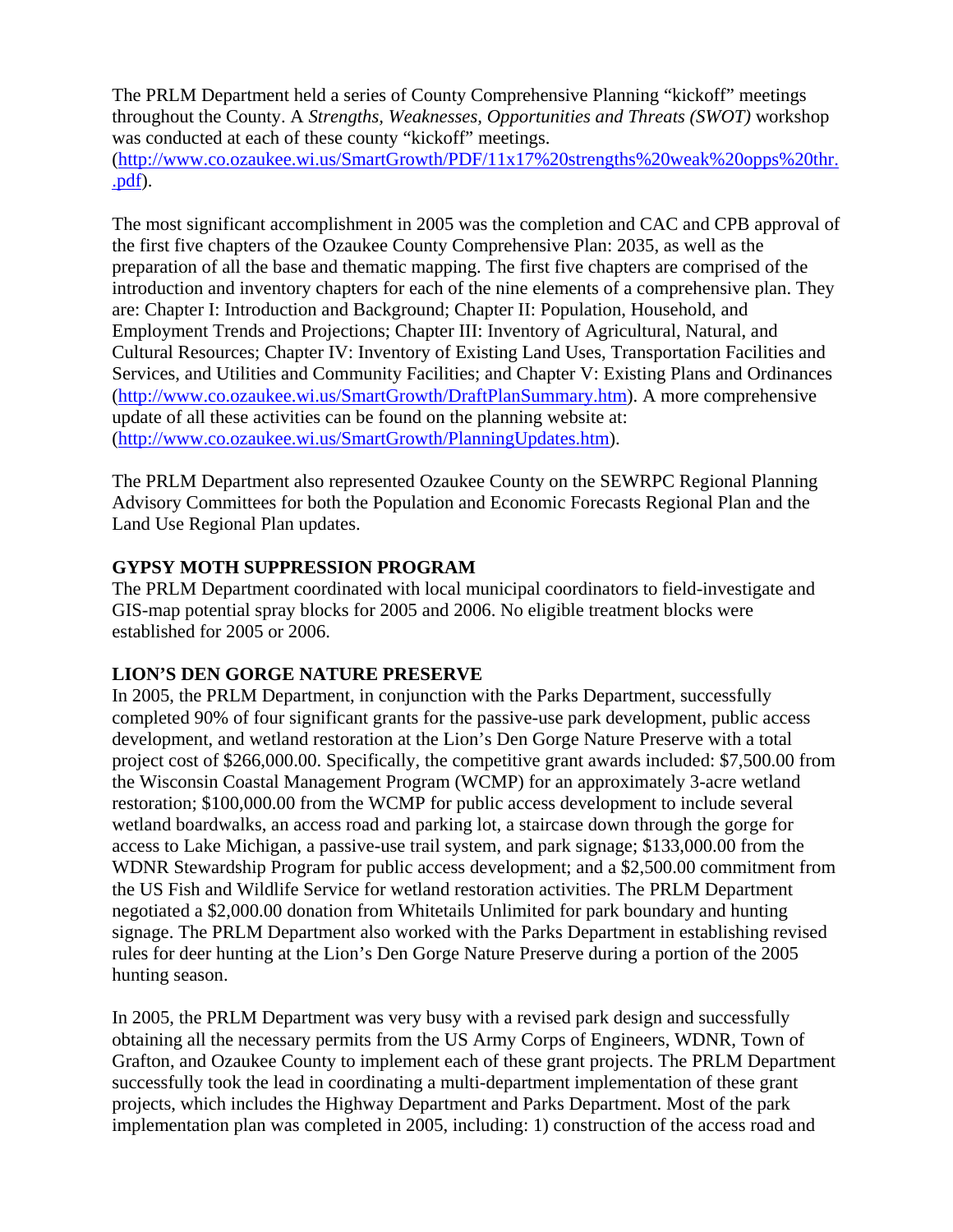parking areas (including grubbing, grading, graveling, and paving), 2) construction of over 1,000 feet of boardwalk, 3) over 0.5 miles of gravel trail and a handicap-accessible Lake Michigan bluff overlook with fencing, 4) the wetland restoration project, including the removal of approximately 0.5 acres of old road bed and a 0.5 acre wetland scrape, 5) construction and placement of the entrance and partner signage for the Lion's Den Gorge Nature Preserve, 6) property and wetland surveying, 7) placement of boundary and hunting signage along the entire property every 200 feet, 8) permitting and construction of a staircase and bridge through the Lion's Den Gorge to the Lake Michigan shoreline, 9) finish grading and water control structure improvements on the USFWS property to complete the wetland restoration, 10) completion of a USFWS wetland boardwalk and deck overlook on the USFWS property, 11) construction of the permeable grassed parking area,12) completion of the passive-use recreational trail network, 13) placement of an entrance gate and park hours signage, 14) placement of rules signage, including bluff erosion signage, and 15) ongoing maintenance of trash receptacles, walking paths, and signage.

In 2006, the following activities will be completed: 1) finish the passive-use recreational trail network with woodchips, 2) construct a trail signage package and trailside benches, and 3) construct an informational kiosk and post trail maps.

#### **OZAUKEE INTERURBAN TRAIL**

In 2005, the PRLM Department, in conjunction with the Parks Department, Highway Department, and Ozaukee Interurban Trail Advisory Council, continued work on the grant from the Wisconsin Department of Transportation Congestion Mitigation and Air Quality Program for \$991,600.00. This comprises 80% of the total project cost of \$1,239,500.00 for the Trail Improvement Project—a significant safety, transportation, recreation, and aesthetic improvement along a section of the Ozaukee Interurban Trail. The PRLM Department, in conjunction with the Parks Department, Highway Department, and Ozaukee Interurban Trail Advisory Council, also coordinated and received \$50,000.00 Phase I and \$75,000 Phase II WDNR Stewardship Grants, a \$5,000 Port Washington Tourism Council Grant, a \$10,000.00 nationally competitive Bikes Belong Coalition Grant, and assisted the additional private fundraising effort of the Ozaukee Interurban Trail Advisory Council.The PRLM Department continued to coordinate the Ozaukee Interurban Trail Advisory Council and four associated committees, namely, the Sustainability Committee, Rules and Ordinance Committee, Trail Promotions Committee, and Trailside Facilities Committee. The PRLM Department has also worked to establish a formal partnership between the Ozaukee Interurban Trail Advisory Council and the Ozaukee County Historical Society, Inc. (a 501(c)(3) nonprofit organization). In early 2005, the County Board approved acceptance of the above-mentioned grants and approved the Ozaukee Interurban Trail - Trail Improvement Project in the Town of Grafton. As part of implementing the design and engineering for the Trail Improvement Project, the PRLM Department coordinated two public informational meetings in coordination with the consultant, Bloom Consultants.

The PRLM Department assisted the City of Port Washington in applying for a highly competitive statewide Wisconsin Department of Transportation (WisDOT) Multi-modal Transportation Enhancement Grant for the Ozaukee Interurban Trail. The City of Port Washington, in conjunction with Ozaukee County, was approved for a \$150,000.00 Ozaukee Interurban Trail Improvement Project for the City of Port Washington, which will include a railroad underpass in downtown Port Washington and a significant off-road trail extension on both the south and north sides of the city. The WisDOT grant will pay for 80% (\$120,000.00) of the total project costs, with the City of Port Washington providing the local 20% matching funds.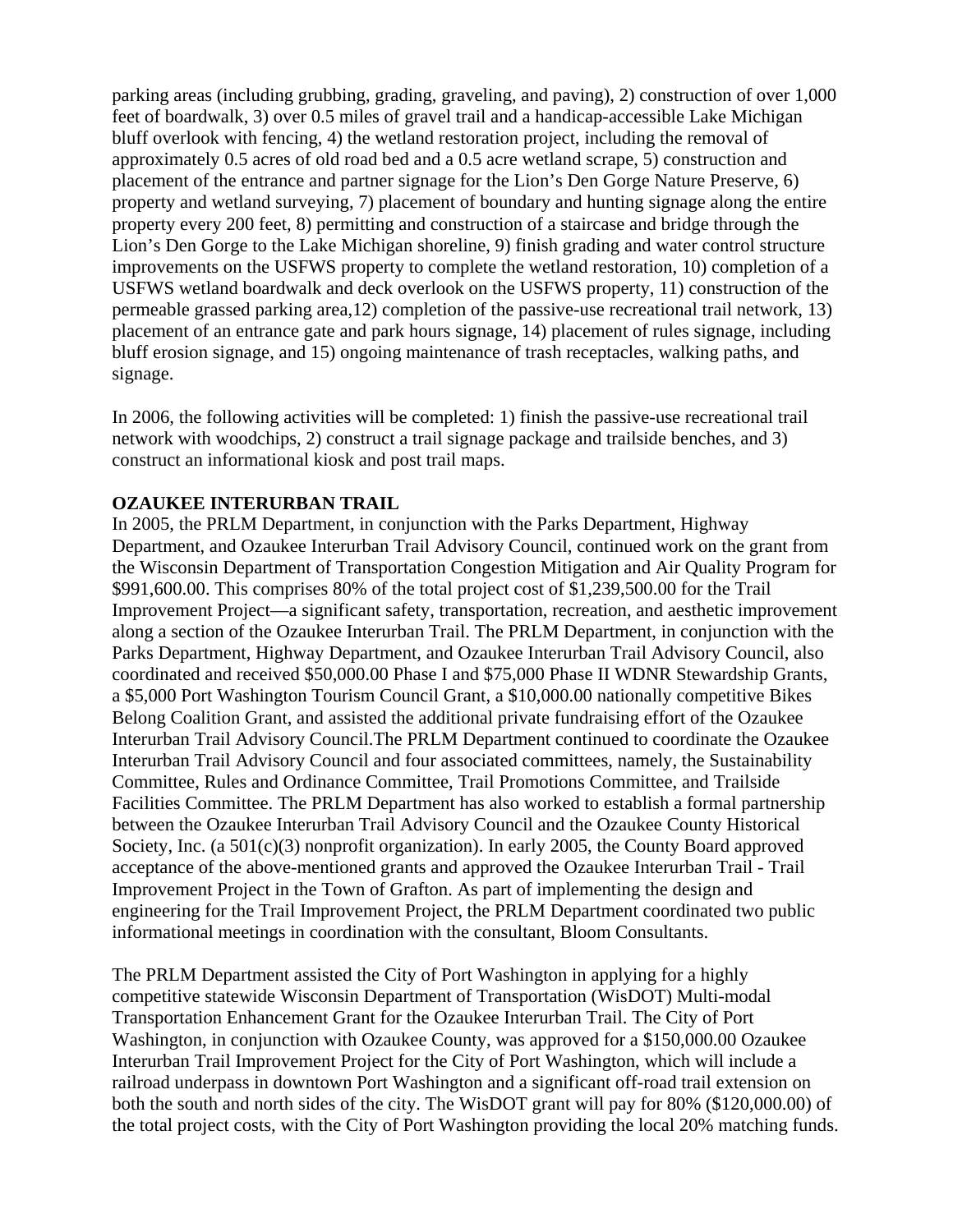The PRLM Department, in conjunction with the Trail Advisory Council, has completed numerous other projects including: 1) developing and financing an Ozaukee Interurban Trail map and brochures; 2) funding and constructing two trailside kiosks and mile markers at every half mile along the trail (Eagle Scout projects); 3) enhancement and maintenance of the Ozaukee Interurban Trail website; 4) group-use permitting for events along the trail; 5) coordination with Milwaukee and Sheboygan counties along the Interurban Trail; and 5) several other signage and safety improvements, including educational outreach. Please also visit the Ozaukee Interurban Trail website at: (http://www.interurbantrail.us).

## **GEOGRAPHIC INFORMATION SYSTEM (GIS) DEVELOPMENT**

In 2005, the PRLM Department, in conjunction with the Land Information Office (LIO), made significant progress on two major GIS development projects: 1) the digitization and modernization of all the PRLM Department shoreland, floodplain and wetland zoning maps used in making shoreland and floodplain zoning determinations, and 2) the floodplain map modernization project to study and update FEMA FIRM floodplain boundaries countywide. This modernization of the shoreland, floodplain, and wetland maps is being completed through a contract with the Southeastern Wisconsin Regional Planning Commission (SEWRPC). The floodplain map modernization project is a collaboration between the PRLM Department, LIO, SEWRPC, WDNR, and the Federal Emergency Management Agency (FEMA). These projects are both proposed to be completed in 2006. The preliminary floodplain maps for Ozaukee County have recently been completed and are on the LIO website at: (http://www.co.ozaukee.wi.us/landinfo/Floodplain/Index.htm).

In 2005, the PRLM Department also finished conducting the first and second phases of the Potentially Restorable Wetlands (PRW) Project, in conjunction with the Wisconsin Department of Natural Resources. This included all the first and second phase GIS mapping of approximately 130 PRWs between both the Ulao and Mole Creek subwatersheds, as well as all the initial fieldwork inventory of these 130 PRWs, including detailed fieldwork at over 70 PRW sites in the two subwatersheds.

The PRLM Department also made significant progress in developing GIS data layers for CRP, CREP and WRP lands in Ozaukee County over all years. In addition, the PRLM Department made significant progress toward a comprehensive stream file of all streams, including nonnavigable streams in the County.

# **LAND AND WATER RESOURCE MANAGEMENT (LWRM) PLAN**

The PRLM Department, in conjunction with a local LWRM Plan Advisory Committee, completed the final draft of the LWRM Plan as required by Wis. Stats. Chapter 92. The final draft was highly integrated with the Comprehensive Planning effort for the county and is available on the PRLM Department website at:

(http://www.co.ozaukee.wi.us/PlanningResourcesLandManagement/Index.htm).